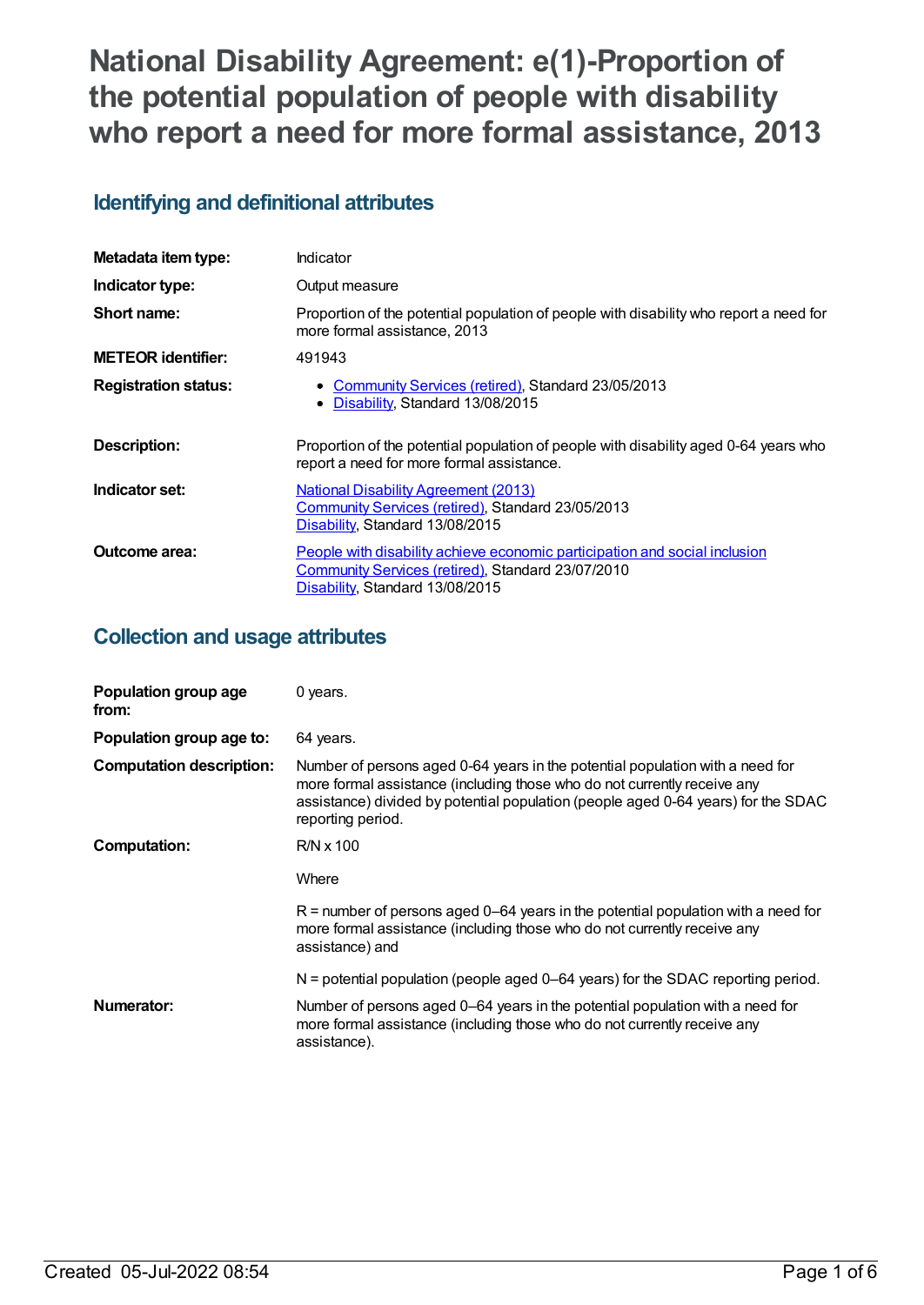#### **Data Element**

Cared accommodation identifier

**Data Source**

ABS Survey of [Disability,](https://meteor.aihw.gov.au/content/445288) Ageing and Carers (SDAC), 2009

**Data Element / Data Set**

#### **Data Element**

Disability identifier

**Data Source**

ABS Survey of [Disability,](https://meteor.aihw.gov.au/content/445288) Ageing and Carers (SDAC), 2009

### **Data Element / Data Set**

**Data Element**

Wheher has a need for more formal assistance

**Data Source**

ABS Survey of [Disability,](https://meteor.aihw.gov.au/content/445288) Ageing and Carers (SDAC), 2009

### **Data Element / Data Set**

[Person—age,](https://meteor.aihw.gov.au/content/303794) total years N[NN]

**Data Source**

ABS Survey of [Disability,](https://meteor.aihw.gov.au/content/445288) Ageing and Carers (SDAC), 2009

**Denominator:** Potential population (people aged 0–64 years) for the SDAC reporting period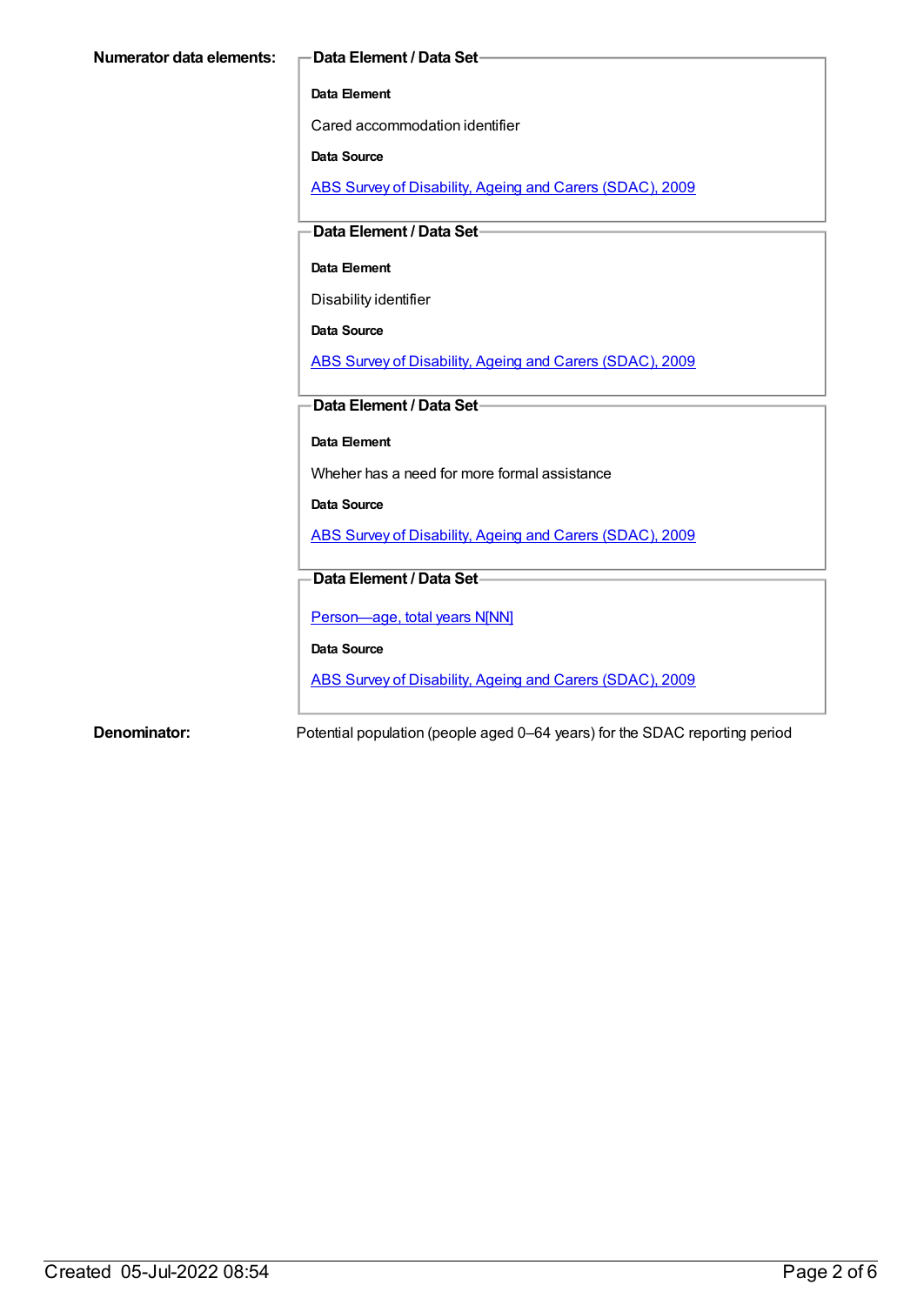#### **Denominator data elements:**

#### **Data Element / Data Set**

#### **Data Element**

Cared accommodation identifier

#### **Data Source**

ABS Survey of [Disability,](https://meteor.aihw.gov.au/content/445288) Ageing and Carers (SDAC), 2009

#### **Data Element / Data Set**

#### **Data Element**

Disability identifier

**Data Source**

ABS Survey of [Disability,](https://meteor.aihw.gov.au/content/445288) Ageing and Carers (SDAC), 2009

#### **Data Element / Data Set**

**Data Element**

Disability type

**Data Source**

ABS Survey of [Disability,](https://meteor.aihw.gov.au/content/445288) Ageing and Carers (SDAC), 2009

#### **Data Element / Data Set**

#### **Data Element**

Main health condition

**Data Source**

ABS Survey of [Disability,](https://meteor.aihw.gov.au/content/445288) Ageing and Carers (SDAC), 2009

### **Data Element / Data Set**

Person-age, total years N[NN]

**Data Source**

ABS Survey of [Disability,](https://meteor.aihw.gov.au/content/445288) Ageing and Carers (SDAC), 2009

#### **Data Element / Data Set**

Person-extent of core activity limitation, disability flag code N

#### **Data Source**

ABS Survey of [Disability,](https://meteor.aihw.gov.au/content/445288) Ageing and Carers (SDAC), 2009

**Disaggregation:** Potential population, by State/Territory, by:

• sex

- age group (0–9, 10–14, 15–24, 25–34, 35–44, 45–54, 55–64, total 0–64 years)
- Remoteness area (Major Cities, Inner Regional, Outer Regional/Remote, total)
- Country of birth (Australia, other English speaking countries, all English speaking countries, non-English speaking countries, total).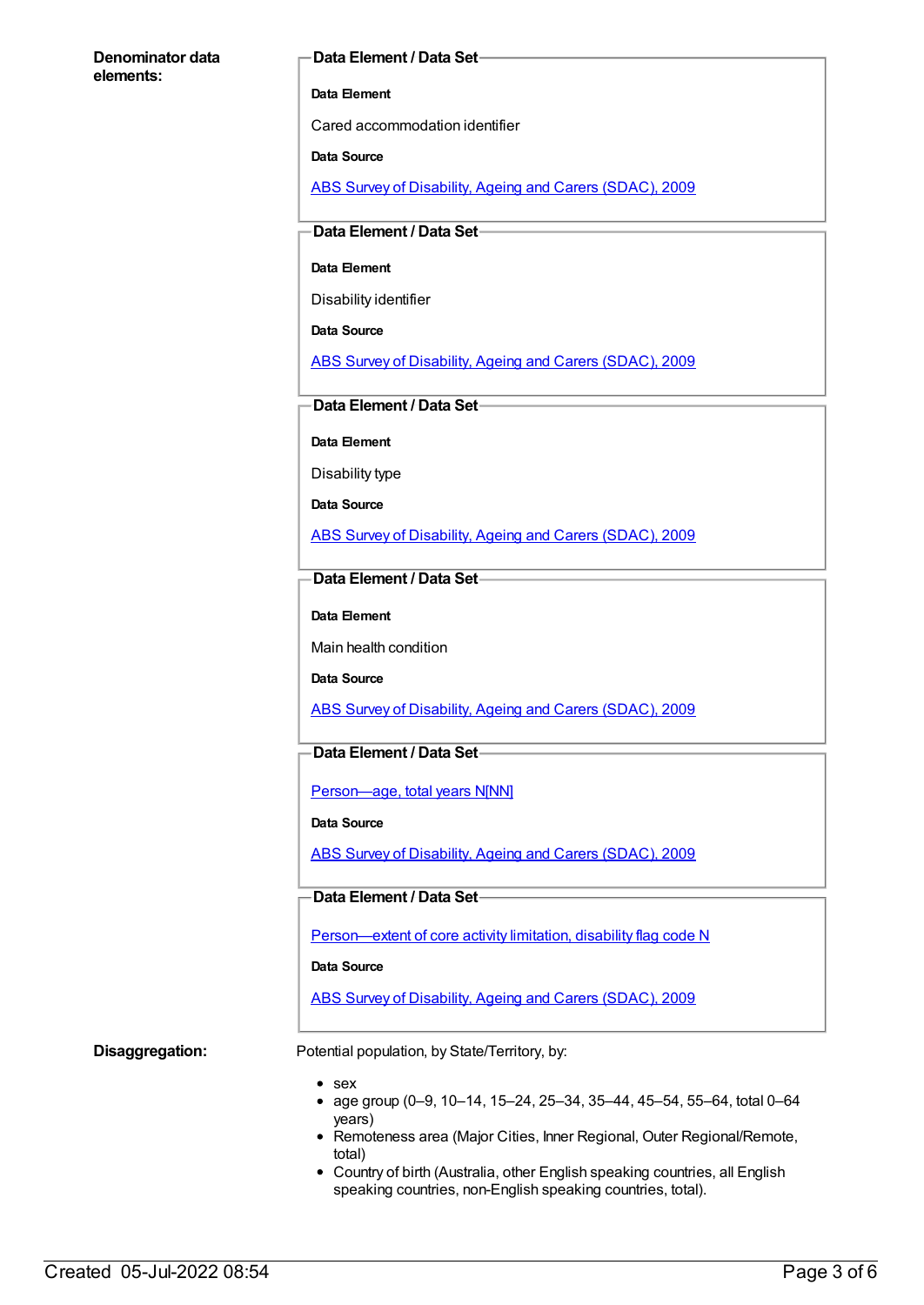| <b>Disaggregation data</b><br>elements: | Data Element / Data Set-                                      |
|-----------------------------------------|---------------------------------------------------------------|
|                                         | Person-Australian state/territory identifier, code N          |
|                                         | Data Source                                                   |
|                                         | ABS Survey of Disability, Ageing and Carers (SDAC), 2009      |
|                                         | Data Element / Data Set-                                      |
|                                         | Person-sex, code N                                            |
|                                         | Data Source                                                   |
|                                         | ABS Survey of Disability, Ageing and Carers (SDAC), 2009      |
|                                         | Data Element / Data Set-                                      |
|                                         | Person-age, total years N[NN]                                 |
|                                         | <b>Data Source</b>                                            |
|                                         | ABS Survey of Disability, Ageing and Carers (SDAC), 2009      |
|                                         | Data Element / Data Set-                                      |
|                                         | Person-country of birth, code (SACC 2008) NNNN                |
|                                         | <b>Data Source</b>                                            |
|                                         | ABS Survey of Disability, Ageing and Carers (SDAC), 2009      |
|                                         | Data Element / Data Set-                                      |
|                                         | Person-geographic remoteness, classification (ASGC-RA) N      |
|                                         | Data Source                                                   |
|                                         | ABS Survey of Disability, Ageing and Carers (SDAC), 2009      |
| Commonte:                               | Data availability: SDAC 2000 (2000 data is the besoline year) |

**Comments:** Data availability: SDAC 2009 (2009 data is the baseline year).

Data disaggregation will depend on reliability of estimates.

# **Representational attributes**

| Percentage |
|------------|
| Real       |
| Person     |
| N[NN.N]    |
|            |

# **Indicator conceptual framework**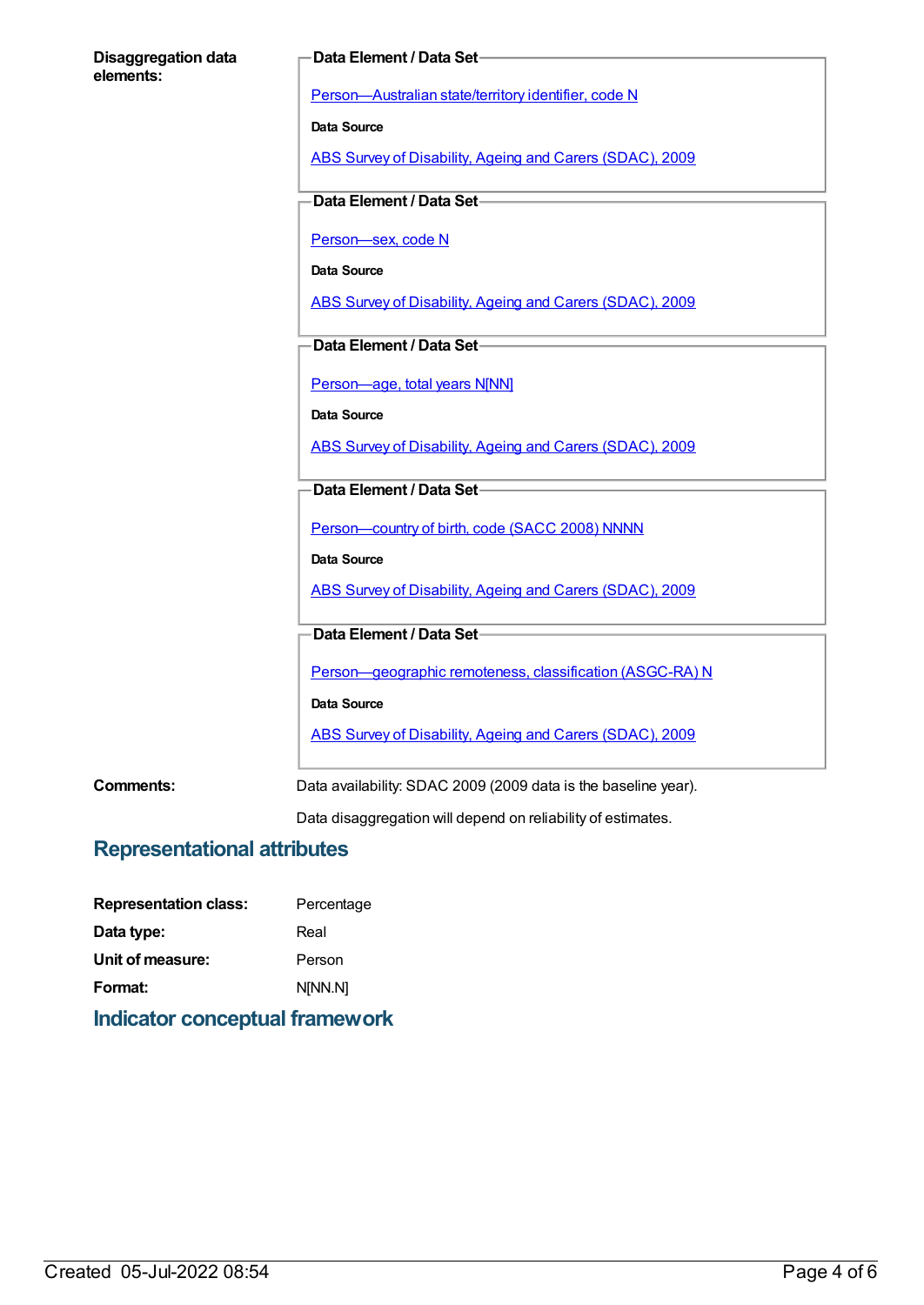**Framework and dimensions:**

Autonomy and [participation](https://meteor.aihw.gov.au/content/392703)

- [Economic](https://meteor.aihw.gov.au/content/392708) resources and security
- Education and [knowledge](https://meteor.aihw.gov.au/content/392707)
- [Employment](https://meteor.aihw.gov.au/content/392706) and labour force participation
- [Recreation](https://meteor.aihw.gov.au/content/392705) and leisure
- Transport and [communication](https://meteor.aihw.gov.au/content/392704)

#### Social [cohesion](https://meteor.aihw.gov.au/content/392693)

- Community and civic [engagement](https://meteor.aihw.gov.au/content/392697)
- Family formation and [functioning](https://meteor.aihw.gov.au/content/392696)
- Social and support [networks](https://meteor.aihw.gov.au/content/392695)
- [Trust](https://meteor.aihw.gov.au/content/392694)

## **Data source attributes**

| Data sources: | Data Source                                              |
|---------------|----------------------------------------------------------|
|               | ABS Survey of Disability, Ageing and Carers (SDAC), 2009 |
|               | Frequency                                                |
|               | Data custodian                                           |
|               | Australian Bureau of Statistics                          |

## **Accountability attributes**

| <b>Reporting requirements:</b>                         | Annually to COAG.                                                                                                                                                                                                                                                                     |
|--------------------------------------------------------|---------------------------------------------------------------------------------------------------------------------------------------------------------------------------------------------------------------------------------------------------------------------------------------|
| <b>Organisation responsible</b><br>for providing data: | Australian Bureau of Statistics                                                                                                                                                                                                                                                       |
| <b>Benchmark:</b>                                      | Performance benchmark (b): between 2009 and 2018, there will be a five<br>percentage point national decrease in the proportion of people with disability who<br>report a need for more formal assistance.                                                                             |
| Other issues caveats:                                  | This new indicator incorporates indicator (d) from the previous NDA (no data<br>available) and indicator (e), measure 3. Data are required to be backcast for 2009<br>due to a revised method of calculating the potential population which affects the<br>numerator and denominator. |
|                                                        | SDAC does not collect information on need for more formal assistance for persons<br>in cared accommodation. Data are available for private dwelling and non-cared<br>accommodation special dwellings only.                                                                            |

## **Source and reference attributes**

# **Relational attributes**